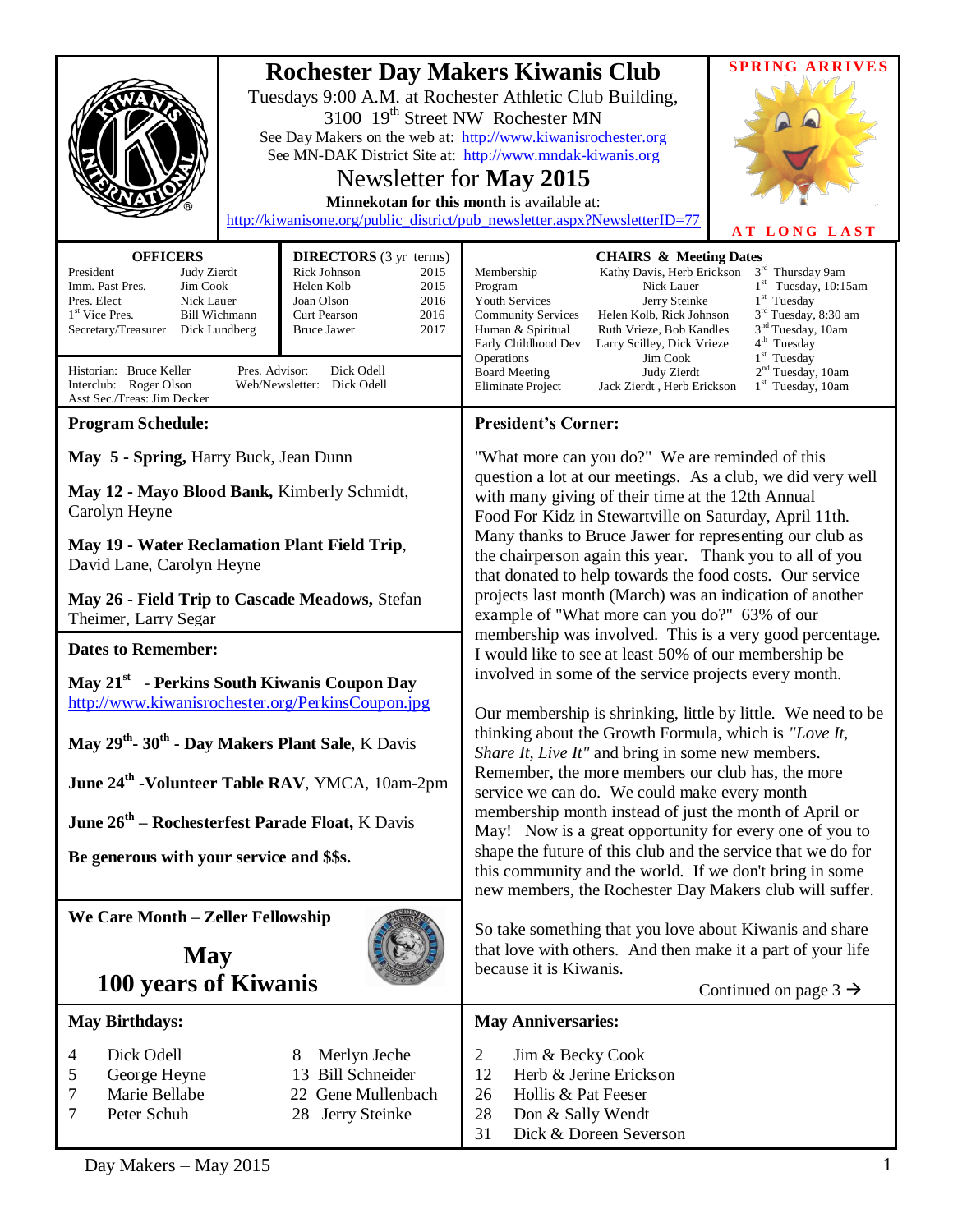#### **Secretary/Treasurer's Report - April 2015**

| <b>Bank Balance 3/31/2015:</b> | \$8,101.81 |
|--------------------------------|------------|
| <b>Administrative Account:</b> | \$5,435.57 |
| Service Account:               | \$ 847.67  |
| Bike Repair:                   | \$146.44   |
| Chili Feed                     | \$1,672.13 |

**Day Makers on leave:** Don Cain, Judy Lien, Pat Mann, Bob Wenner

**March Service Hour Statistics:** 1,305 hours by 47 members, 63% Participation.

# **April 2015 Board Meeting Summary**

A Rochester Fest Parade float to acknowledge, and celebrate the 100<sup>th</sup> anniversary of Kiwanis was proposed at our January meeting. All of the Region 7 Clubs have been contacted to see if there is interest, but to date there has still been no responses. The board approved payment of the \$65 registration fee and appointment of a committee to plan and execute our entry in the parade.

Our former meeting site, at the Elks Club will be available again. Jack and Judy Zierdt met with the Elks Club, and they are willing to have us meet there. May 1<sup>st</sup> would be the earliest date. The Elks Club is proposing a one-year negotiable contract, which would include a weekly donation. The board took no action, but the Zierdt's, and others, will continue negotiations with the Elks Club.

A Nominating committee has been appointed to select members for open 2015/2016 Officer positions. The committee of past presidents is: Jim Cook, Pat Horlocker, Phyllis Jacobs, and Don Wendt. The open positions are First VP, Second VP, and two Directors.

We will be selling Rochester Fest buttons again this year as a fundraiser. This year the selling location will be the city pools.

The board discussed a fund raising idea: The Pizza Ranch in Stewartville has a "Tip Night" where groups come in and clear tables for tips, plus 10% of sales. This opportunity will be looked into as a possibility. Continued Next Column  $\rightarrow$ 

## **Kiwanis Mission Statement:**

**Kiwanis is a global organization of volunteers dedicated to** *improving* **the world one child and one community at a time.**

## **Secy/Treasureer's Report:** continued

# **COMMITTEE REPORTS**

**Membership –** Pam Babb has been removed as a potential new member.

**Community Service –** The committee is looking at expanding the scope of the Korean War Vets Service Project to include additional veterans groups.

**Program-** The clubs annual picnic has been scheduled for August  $11<sup>th</sup>$  at the Squash Blossom Farm.

**Operations-** The committee is working on improved set up instructions for our weekly meetings.

**Youth Services-** The Century HS Key Club has their slate of officer's set for the next school year. Their last meeting of the current school year will be on April  $27<sup>th</sup>$ .

## **Richard Lundberg,** Secy/Treasurer

# **April/May is Kiwanis Membership Month:**

Let's keep our focus on growing our club both in service and in membership. Think how much more we could do in our community and schools if we had just 5 new members in the next two months.

When was the last time you (or I) asked someone to come to one of our meetings or go with you on a service project.

If we don't ask, our friends and acquaintances they may never have a chance to say YES, to service.

If someone asked you, "What is Kiwanis and why are you a member?" Do you have a  $1 - 2$  minute message ready to share? Click on the link below for membership ideas.

And remember, each new member and their sponsor will receive a custom made bag of chocolate candy with the special "**M**embership **M**onth" logo on every piece from the Region 7 Lt Governor. (smile)



There are even more tips on membership at: <http://kiwanis.org/memberevent>

**Richard Odell**, Lt Governor Region 7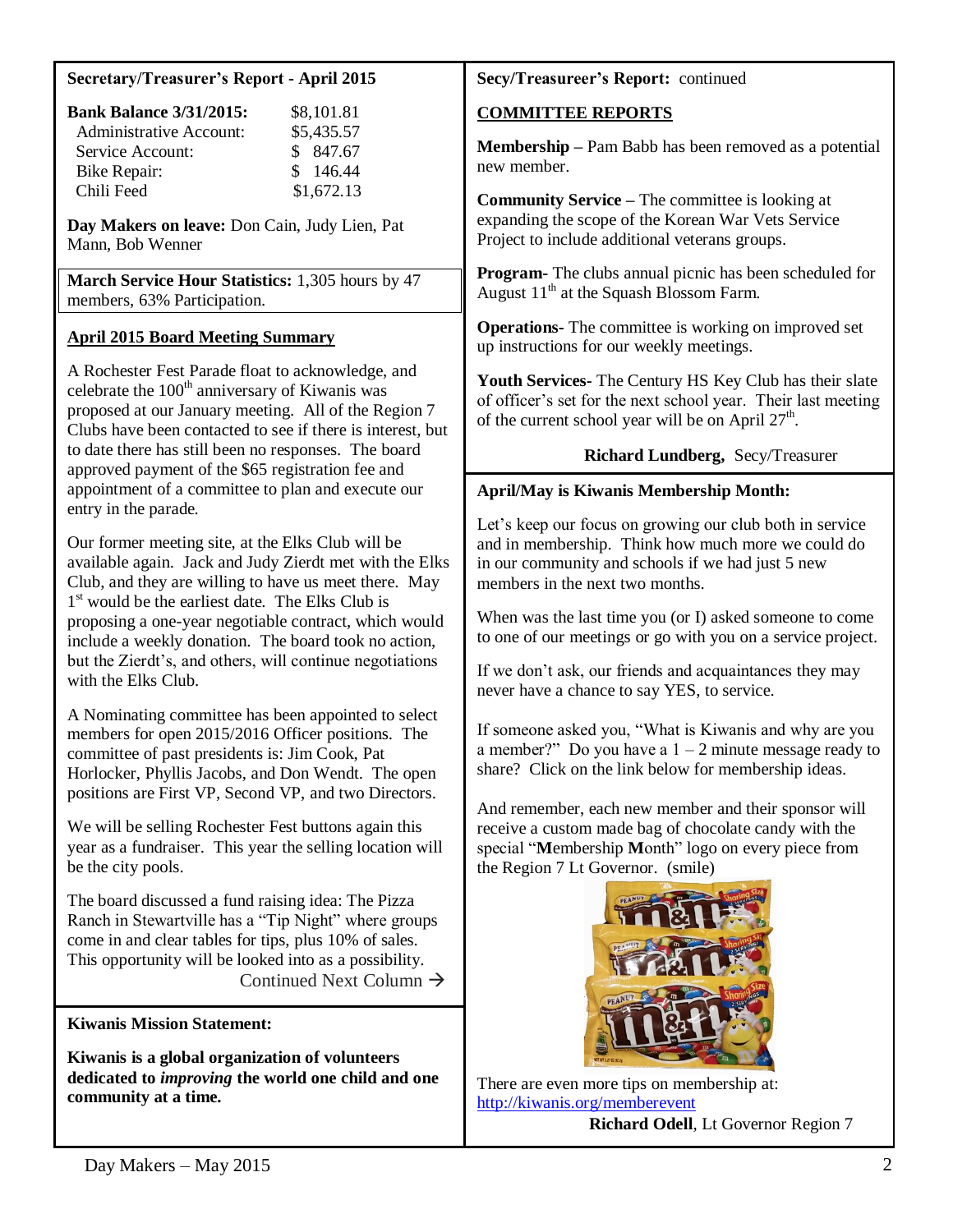### **Kiwanis One Day of Sharing Event:**

Once again the Stewartville Kiwanis Club took the local club leadership role for pulling all our Sub-Region 7 Kiwanis Clubs together to package 99,500+ meals to be distributed thru the Food for Kidz program. What a great "*Kiwanis One Day*" event. Twenty-eight Day Makers participated this year. This makes 1,245,928 meals have been packed and shipped in 12 years.

Check out the photos and complete description at: <http://www.kiwanisrochester.org/FoodKidz15.htm>



Thank you Bruce Jawer for taking a leadership role in managing our Day Makers team of participants and generous funding of this important event.

# **Dick Odell**

## **Cutest Future Kiwanian of the Day:**



She even has her new member name tag holder and her Grandma is rightfully proud of her ….she always claps when everyone else does… She is really cute and smart too.

**Joanne Markee**

**President's Corner:** Continued from page 1

Things that we need to be looking ahead on --- the annual plant sale held again at Kathy Davis's on May 29th and 30th, and our club's involvement with Rochesterfest again which runs June 20 - June 28. We, also, will have the Annual Meeting near the end of May for election of new officers.

Our trivia from the "Timeline of KI's History" for this month has to do with Builders Club. "In 1975, Builders Club becomes an official Kiwanis-sponsored program for young teens."

By the way, the District Convention in August will once again be collecting diapers from all the clubs to donate to a local childrens shelter in Grand Forks, ND. So be looking for discount/coupons to take advantage of lower cost diapers. They have suggested "Size  $4 - 5$ " as those are the size that they are in most need of. So lets' fill the Lt Governor's truck again this year.

> **Judy Zierdt** Day Makers President 2014-2015

## **Florida Day Maker Quilter:**

Here is a picture taken tonight at the Springtime City Kiwanis meeting where I gave 41 quilts to Suncoast Voices For Children. Standing with me are two ladies from the organization that help children in foster care.



Donation from Sara King and friends at Horizon House in Clearwater, FL. These lovely ladies made 40 quilts for our children. Thank you!

 **Sara King**